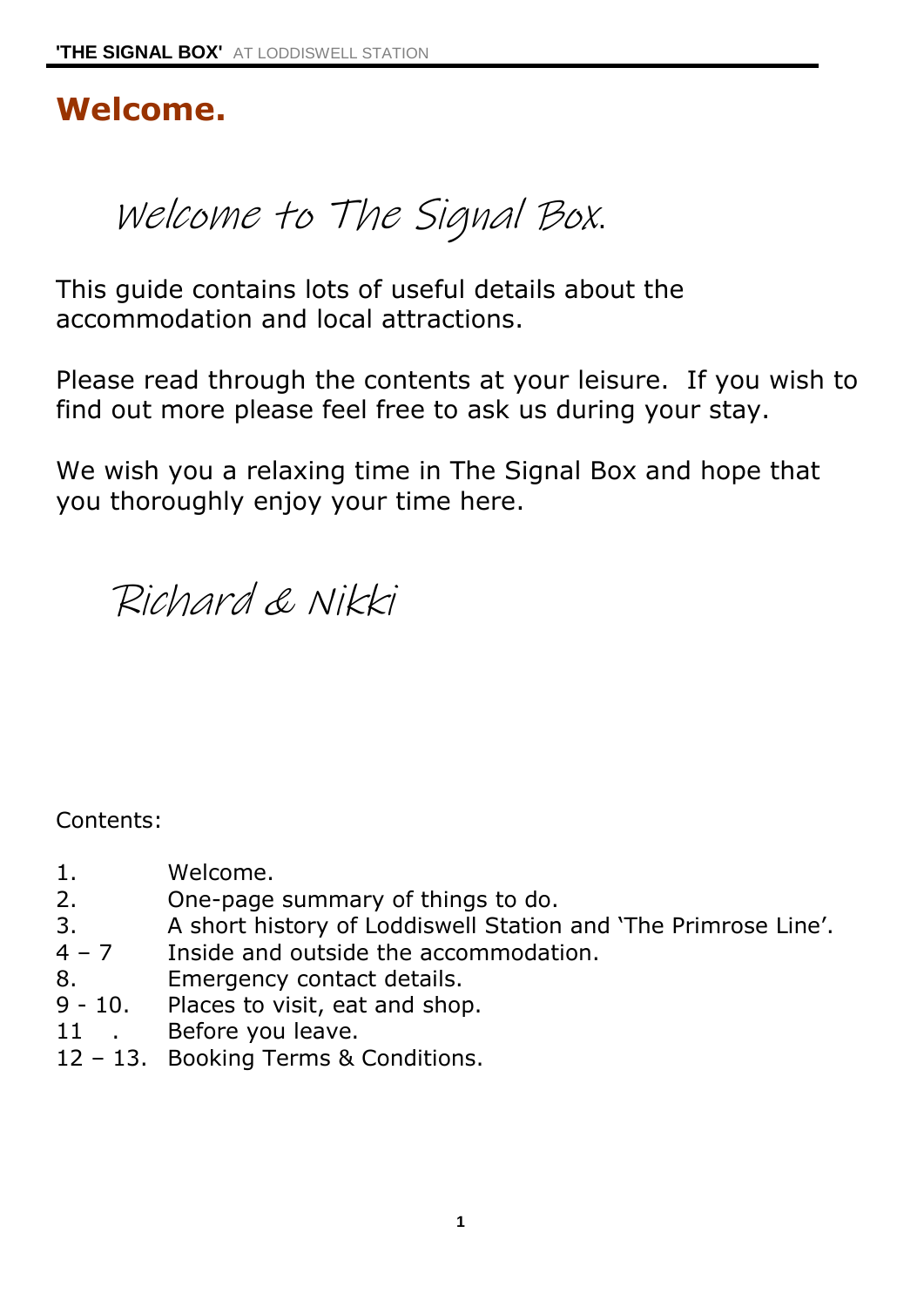# **What To Do? - A one-page summary**

There is so much to do locally: places to walk, historic houses and castles to visit, beaches and moorland to explore plus a fabulous choice of places to eat. Here are just a few suggestions of our favourites:

All details on this page are shown on our website [\(www.loddiswellstation.co.uk\)](http://www.loddiswellstation.co.uk/), where the hyperlinks will take you to relevant websites.

**Walking**. Straight out of the door, or further afield.

The Signal Box is idyllically located within 4 acres of woodland alongside the river with direct access onto the beautiful Avon valley footpath (the former railway track). This simply has to be the best place to explore first. There is a variety of routes to discover, please do ask if you'd like some suggestions.

We are surrounded by the [South West Coast Path](https://www.southwestcoastpath.org.uk/) - miles of stunning coastline to explore; there are numerous accessible circular walks to choose from, many of which can easily be combined with a stop off at a pub or lovely beach café. [Dartmoor National Park](https://www.dartmoor.gov.uk/) is just 15-20 minutes drive away.

### **Beaches**. There are so many to choose from!

Our closest is [Bantham,](https://banthamestate.co.uk/beach) South Devon's premier family and surfing beach (about 10 mins away); plentiful parking plus the renowned ['Gastrobus' f](https://www.gastrobus.co.uk/)or fresh snacks and coffee, also [The Sloop](http://thesloop.co.uk/index.php)  [Inn](http://thesloop.co.uk/index.php) just a stone's throw away in the village for good pub food.

[Bigbury on Sea](https://www.bigburyonsea.co.uk/) is next along the coast with the unique Burgh Island linked to the mainland by a sand causeway (when the tide's out) and the sea tractor (when it's not!).

The charming fishing village of [Hope Cove](http://www.hopecovedevon.co.uk/) has a harbour wall, two lovely beaches and the convenience of a [pub,](https://www.hopeandanchor.co.uk/) tremendous [café](http://www.thecovedevon.co.uk/) and village store.

[South Milton Sands](https://www.nationaltrust.org.uk/south-milton-sands) and the adjacent Thurlestone Beach is perhaps our favourite. Easy parking (free for National Trust members) a great expanse of sandy beach and rockpools, plus the fabulous [Beachhouse c](http://beachhousedevon.com/)afé.

### **Eating.**

Our neighbour 200m downstream on the opposite side of the riverbank is the [Avon Mill Garden](http://avonmill.com/)  [Centre.](http://avonmill.com/) Alongside a small deli, boutiques and a gallery, it boasts a fabulous café - perfect for a relaxed breakfast or perhaps an afternoon Devon cream tea.

Just under 1 mile away on the Kingsbridge road is the [Aune Valley Farm Shop.](http://www.aunevalleymeat.co.uk/valley-view-cafe) Here you'll find the Valley View Café which has fabulous views and great coffee and cake.

Local pubs and restaurants that we have enjoyed include the nearby [Church House Inn a](http://www.churchhouse-churchstow.com/)t Churchstow. [The Winking Prawn a](http://winkingprawngroup.co.uk/winking-prawn/)t North Sands (Salcombe) and [The Oyster Shack \(](http://www.oystershack.co.uk/)towards Bigbury) are also well worth a visit.

### **Visiting**.

The local town of Kingsbridge is characterful and offers a wide variety of independent shops, boutiques, galleries and cafes, plus the convenience of a small handful of national stores such as Tesco, Morrisons, WHSmiths and Boots. Nearby Salcombe and Dartmouth provide great charm and sea-side atmosphere with excellent places to visit and plenty of ice cream!

Nearby historic houses include Agatha Christie's [Greenway,](https://www.nationaltrust.org.uk/greenway) [Saltram,](https://www.nationaltrust.org.uk/saltram) and [Overbecks.](https://www.nationaltrust.org.uk/overbecks) [Dartmouth](http://www.english-heritage.org.uk/visit/places/dartmouth-castle/)  and [Totnes b](http://www.english-heritage.org.uk/visit/places/totnes-castle/)oth have great castles to explore.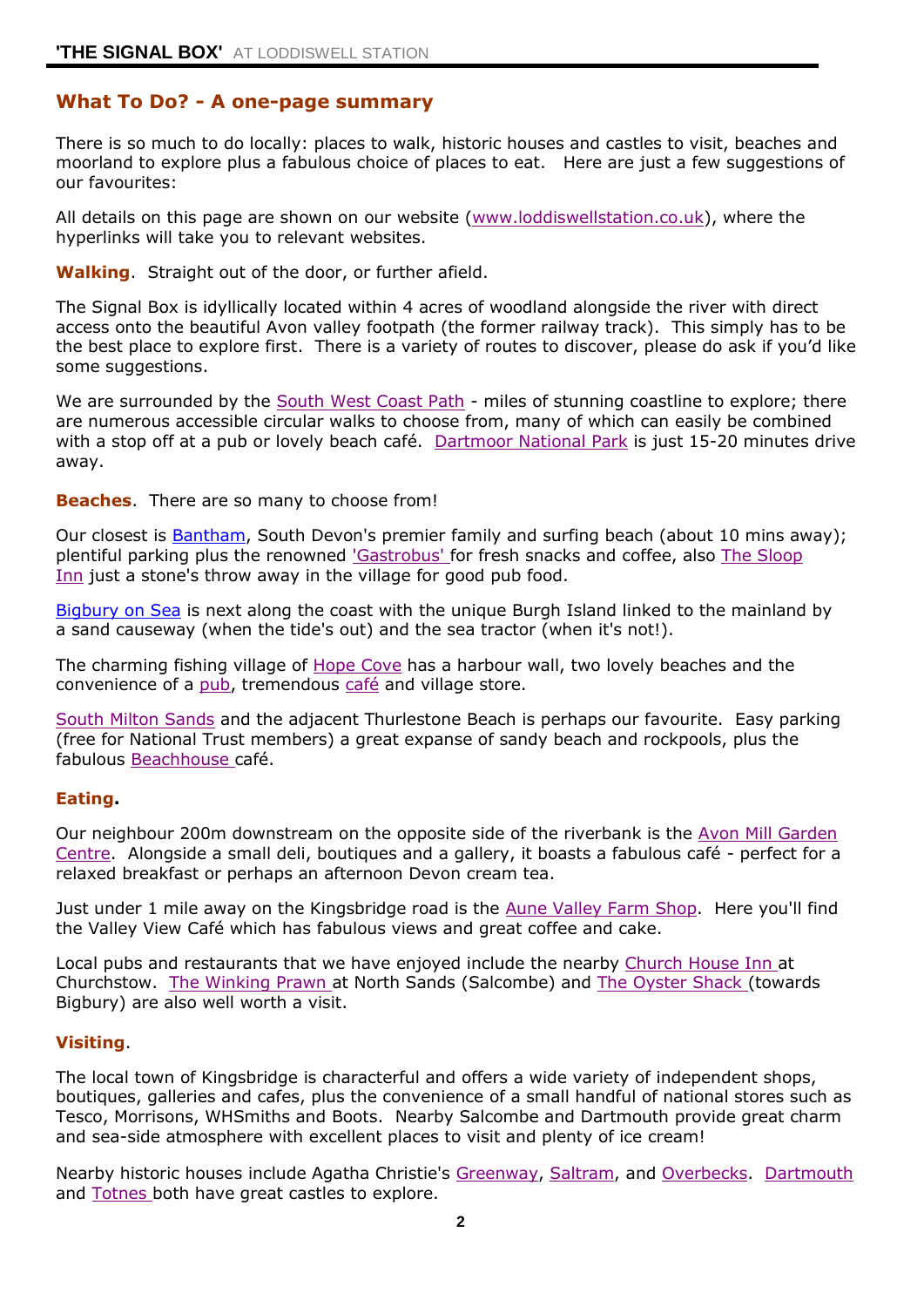### **A short history**

The principal buildings at Loddiswell, along with its sister stations at Avonwick, Gara Bridge and the terminus at Kingsbridge date back to 1893 and the glory days of steam locomotives. They were designed by the renowned Victorian railway architect William Clarke. This Great Western Railway branch line route became affectionately known as the 'Primrose Line' particularly apt given the abundance of these spring flowers here.

Despite much local opposition, the entire line became a victim of the railway reforms (around the time of Dr Beeching's report) and operations ceased on 16th September 1963; this station had already been downgraded to 'halt' status in 1961. In its short 70 years of service, this station saw a wide variety of activity and there is much history surrounding the area which makes it special.

At the beginning of the 20th Century, the station was used by a group of refugee French Monks who used the railway to transport an entire 'flat pack' monastery which they proceeded to build at nearby Wood Barton. During the Second World War, the line was a strategic transport link and General Montgomery was recorded as passing through visiting top secret preparations for Allied troops before D-Day. Agatha Christie's novel 'Sleeping Murder' appears to feature the station in the guise of 'Woodleigh Barton; the author, along with many other famous celebrities of the era, would certainly have passed through on route to the exclusive Burgh Island Hotel at Bigbury-on-Sea.

Self-catering holidays have featured significantly in the history of Loddiswell Station; throughout the 1950's the station was amongst the first to host Camping Coaches. Old rolling stock was converted to provide basic accommodation and they were parked in the station's siding, with the station's WC facilities being made available for the use of holiday makers.

The station buildings were saved from ruin and converted into a family home in the early 1970's, with further renovations including construction of the present 'Signal Box' building undertaken in the early 2000s. We moved here with our young family in late 2013 converting and updating the building into well-appointed and welcoming guest accommodation.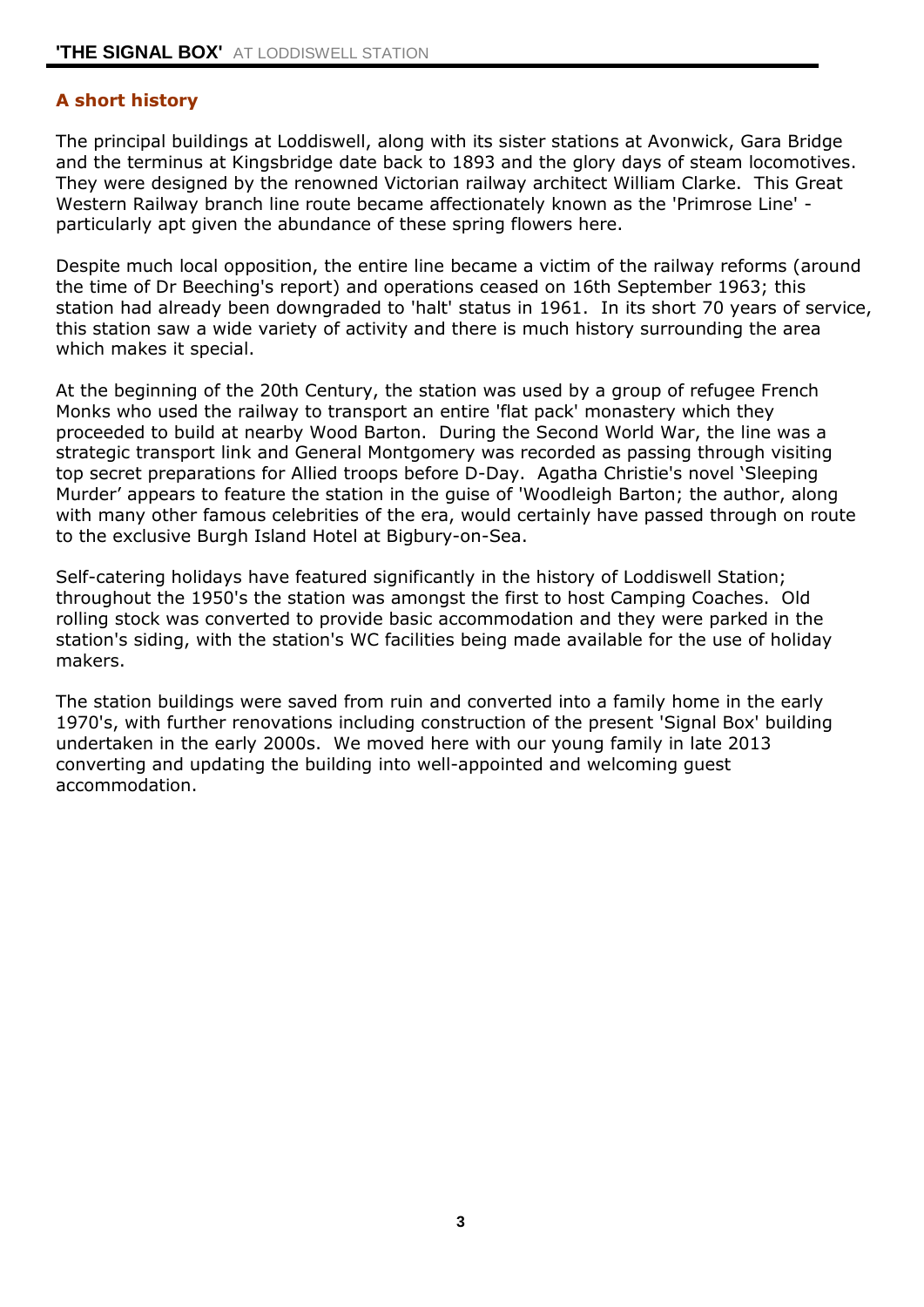# **Arrival & keys**

The accommodation will be ready for you from 4pm on the day of your arrival. Please let us know in advance your estimated time of arrival. To maintain social distancing, we shall unlock the building ahead of time and leave the keys (sanitised) on the kitchen counter.

A second set of keys is available upon request. Please remember to ensure that the building is locked securely each time you leave.

Let us know immediately if you should lose the keys. On your morning of departure, please return them to us at the main house.

### **Parking**

You are welcome to park directly in front of the garage building adjacent to the white-painted gate.

### **Inside the Accommodation**

We will happily show you around and familiarise you with everything on offer, but please do ask if there is anything you particularly wish to know.

**Fire safety:** A fire extinguisher and blanket are located in the kitchen/dining area. Guests are reminded that there is **strictly no smoking** in or around the property. When cooking, do not leave items unattended and ensure all appliances are switched off after use. Please do not use/burn candles inside the property.

**First Aid:** There is a small First Aid box in the lounge area cupboards.

**Heating:** The rooms are fitted with electric heaters which have digital controls with built in thermostats. They are pre-programmed to come on automatically early in the mornings and again in the afternoon and evenings. We will show you how to manually adjust the heaters; if you do chose to override the settings, please remember to **return them back to the 'automatic' setting** when you leave the building. The heaters can be turned off at the wall/plug and they will retain their programmed settings.

**Wood burner:** If you are unfamiliar with wood burning stoves please ask and we'll gladly show you how best to light and maintain a fire.

- A single control lever regulates the airflow/burn rate; this has 3 positions: off (fully pushed in), slow burn (first 'click') and maximum burn (fully pulled out).
- Do not place more than a couple of logs on the fire at any one time, you should find that once the fire is well established, just adding a single log or two is sufficient to keep the fire going for a considerable time.
- Always keep the stove door fully closed in normal use and only burn fully seasoned logs.
- Please ensure that a bed of ash remains at the bottom of the stove, never empty it out completely.
- Finally, please never burn any rubbish (food or non-wood items) in the stove.

A large metal fire guard is available for additional safety should you require it (eg. to keep children or pets at a safe distance – please ask). Matches, firelighters and kindling are stored in the adjacent television cabinet. Please supervise young children at all times, especially around the stove when lit.

We provide a complimentary initial supply of logs to all guests. Further nets of seasoned logs of readily available for purchase locally (Avon Mill Garden Centre is the nearest) or directly from us at  $E4$ per net.

**Hot Water:** The domestic hot water is provided from an electric water heater located under the kitchen sink (there is a separate isolator switch for this unit also under the kitchen sink). This heater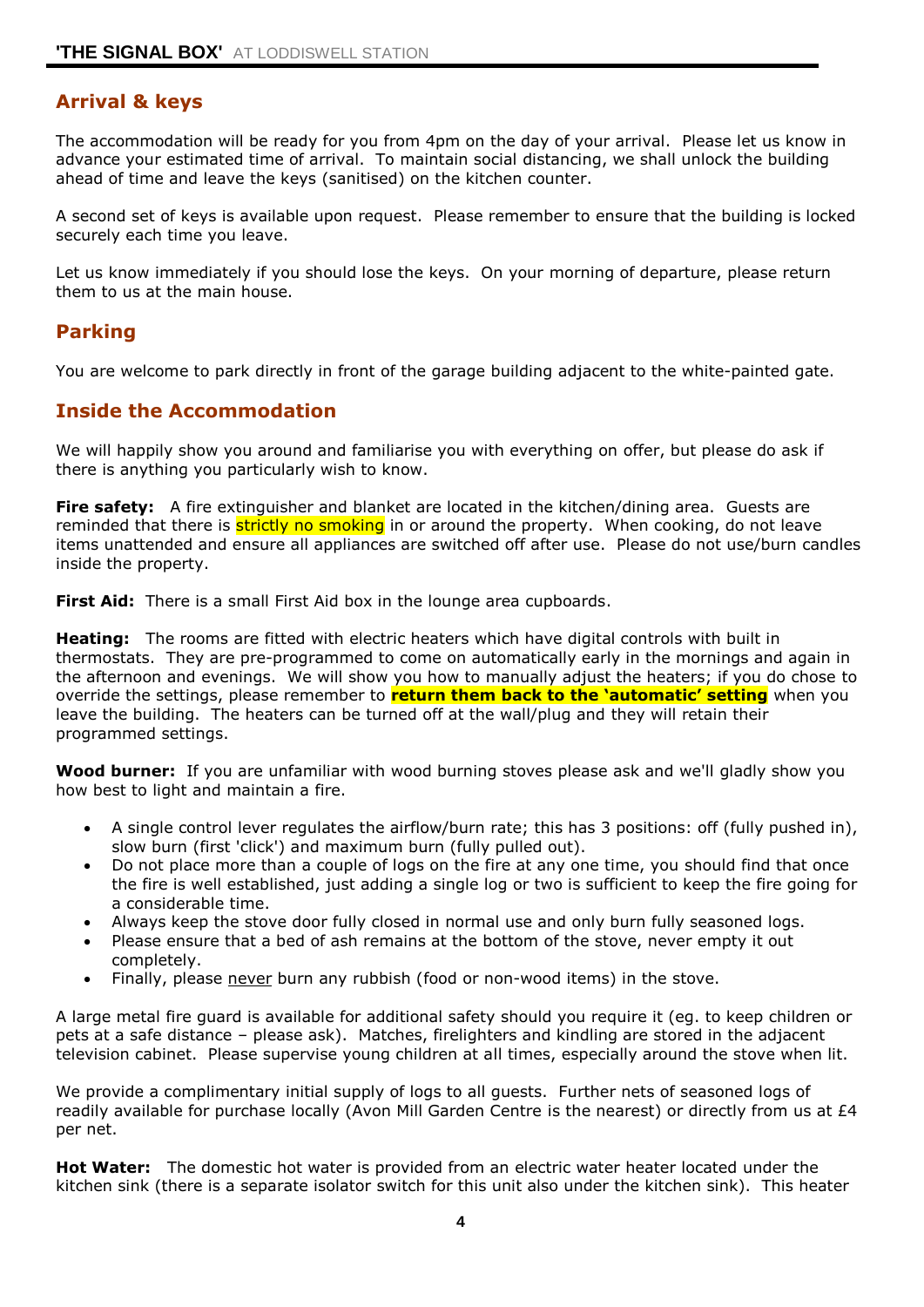supplies hot water on demand both to the kitchen sink and to the bathroom basin. Please do not leave hot taps running for overly long periods as this will damage the heating element. In the event that no hot water flows, please first double-check that the unit is switched on (see the red 'touch' button on the front of the unit).

**Shower:** To use the shower, firstly check that the isolator switch is 'on' (located above the bathroom door alongside switches for the heated towel rail and extractor fan). Press the small round raised 'on/off' button (marked with a power symbol) on the very bottom centre of the unit in the shower enclosure. To get the best output leave the top dial set on 'III', then adjust the centre dial to obtain the desired temperature.

**Drinking water:** Both the kitchen and bathroom tap are supplied directly from the cold mains supply.

**Sewerage:** The property is served by its own septic tank system. Please **do not** flush items such as cotton buds or sanitary goods down the toilet, or wash things like cooking oil, coffee grounds or vegetable peelings down the kitchen sink. Put very simply: **If you did not 'produce' it, please don't flush it!**

**Appliances - Instruction manuals.** Manuals for all of the appliances, including the heating, are to be found in a separate folder stored in lounge area cupboards.

**Kitchen:** The worktop is made from acrylic. Please take particular care and do not to place hot saucepans etc directly onto the surface - they will melt! **Use the trivets provided**.

**Television/radio:** The television's main 'on/off' button is found on the rear of the screen behind the bottom right corner. All menu/channel selections can then be made through the remote control. The television receives a Freesat signal via the dish mounted on the garage roof; occasionally the satellite picture may pixelate during poor weather (in heavy rain). The Freesat channels available include a wide choice of radio stations.

The small black box below the television set will play blu-ray, DVD and standard audio CDs through the television. A selection of films/CDs can be found in the television cabinet.

**Mobile telephone:** Mobile telephone reception in the valley can be patchy and network-dependent. In case of emergency, you are welcome to come and make use of our landline telephone in the main house.

**Wifi:** Guests have access to complimentary wifi. You can choose from a wired LAN/wifi option (network name: 'Signal Box') or alternatively a wireless access point (network name: 'Loddiswell Station'). The password for either network is '**Devon1548**'.

The property is served by comparatively slow ADSL broadband. We have strived to provide you with the very best possible service, but unfortunately we suffer from the inadequacies of the underlying BT infrastructure - it's a long way over copper wire to our local exchange/cabinet!

Please be aware that the connection speed is mostly adequate for web browsing and receiving/sending email and texts, but often will not support voice calls, or watching 'on demand' television services, etc.

One of the double 3-pin sockets on the kitchen counter has two USB ports which can be used to charge smartphones, tablets, etc.

**Waste collection/refuse:** A small kitchen waste bin is in the under-sink cupboard. Larger bins can be found on the far side of the garage building, please transfer any rubbish you have to the appropriate bin. Each of the bins is labelled for reference. There are many different approaches to recycling nationally, so please do take a moment to double-check which waste goes where and do not mix the rubbish.

**Black bin** is for all non-recyclable material (*landfill*); **Brown bin** is for all compostable waste;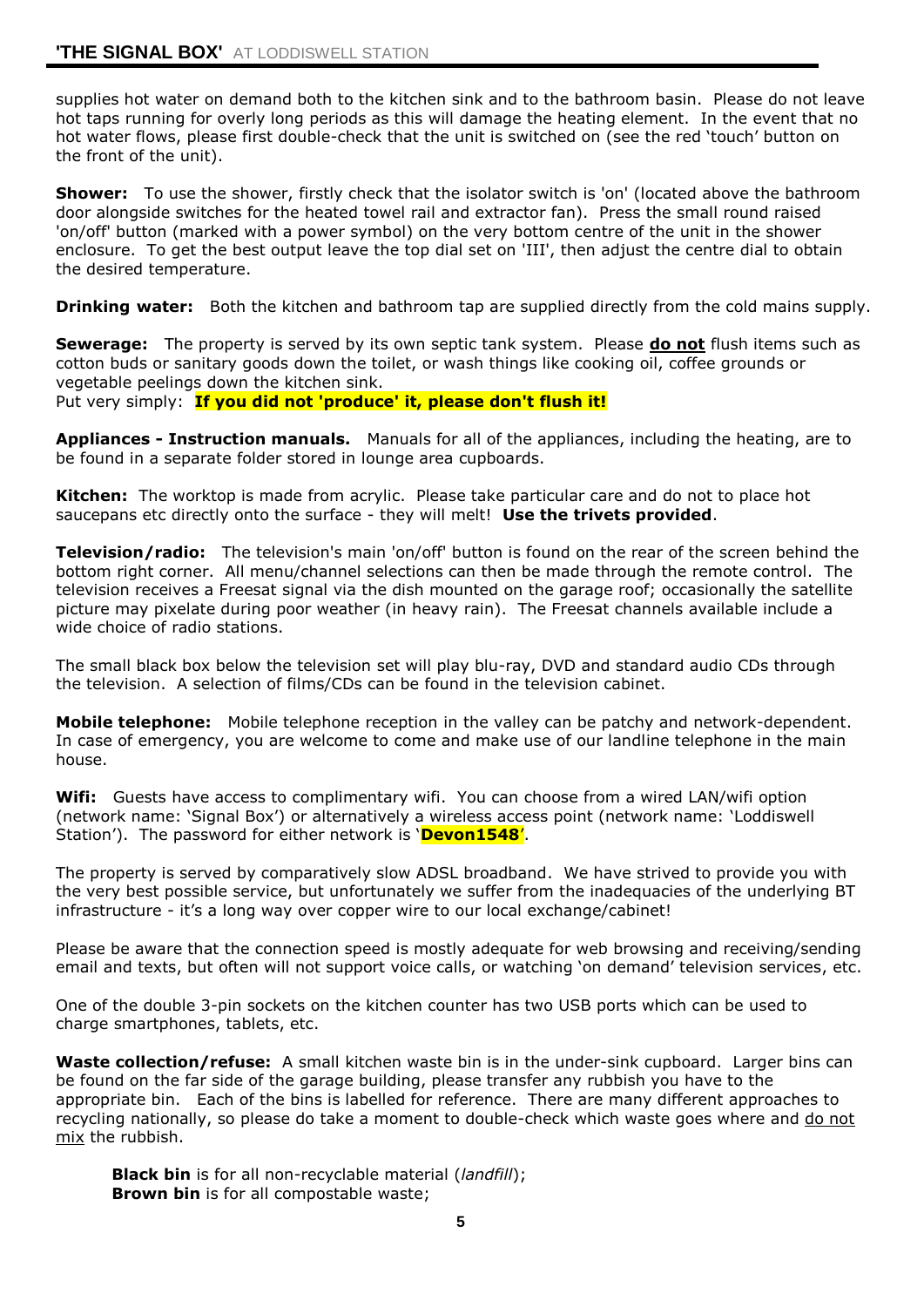**Clear sacks** (inside large metal bin) for plastic bottles only (*no other plastic wrappings*) and metal cans/tins;

**Blue sacks** (inside large metal bin) for all paper/cardboard (*strictly no other material*). Finally, there is a separate open **crate** for all mixed glass and Tetrapak cartons.

**Electricity fuses and water valves:** In the event of any problems with the electricity or plumbing, please let us know! The main electricity distribution board (circuit breakers/fuses and RCDs) along with an additional water stop-cock for The Signal Box are located in the basement storage area of the building (this is locked to guests). In an emergency, and if we are not at home, please call us and we can direct you to a key safe containing a separate key to the basement area.

An external **main water stop-cock** for The Signal Box is located on the wall of the platform edge (just opposite the large 'Loddiswell' station sign - just follow the grey foam-lagged pipe). All appliances and sink/basin taps are fitted with individual service/isolator valves.

**Cleaning**: A few 'all-in-one' detergent tablets for the dishwasher are provided and also liquid capsules for the washing machine. A range of cleaning materials can be found under the kitchen sink. A vacuum cleaner and floor brush/mop are under the spiral staircase.

**Extra bedding:** Spare (synthetic) pillows can be found in the wooden box either in the small bedroom or the downstairs hallway.

**Pets:** Dogs must not be left unattended in the property at any time and are not allowed on any furniture (sofas or beds). Please ask if you require towels or anything else pet-related. Please be aware that we have our own friendly Labrador, *Casper*, who will no doubt want to say hello if he sees you outside! Do let us know if you have an aversion to, or children who might be scared of dogs.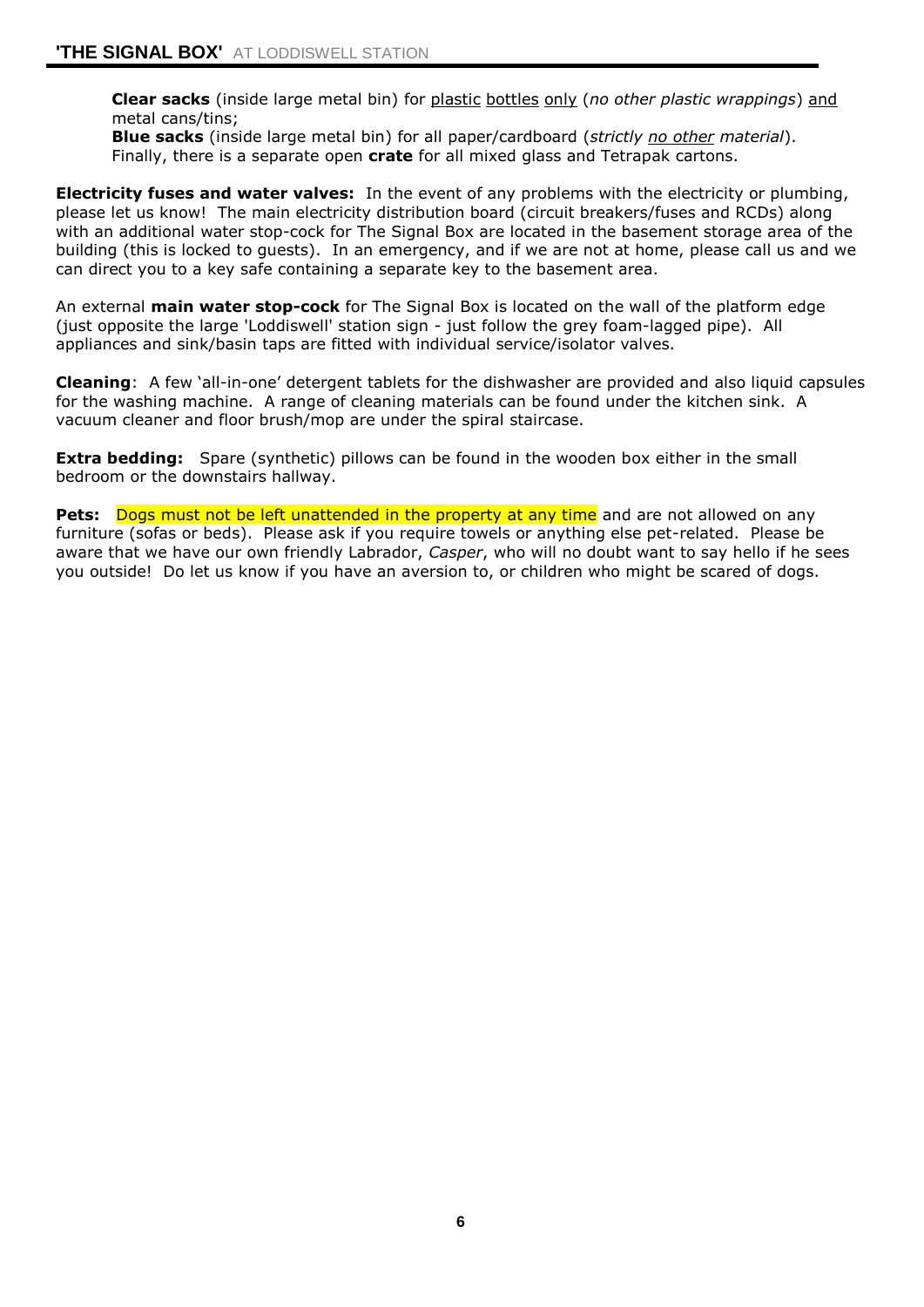### **Outside of the Accommodation**

During your stay please feel free to make full use of the garden and sitting areas surrounding the building. There is a BBQ and utensils available for your use and a secure shed if you wish to lock away bikes, etc, under cover; the combination access code is '4561'.

You are very welcome to wander around and explore the wider garden, woodland and riverside paths around Loddiswell Station. There are laminated maps of the site stored in the lounge cupboards which you could use to get your bearings. Access to the excellent riverside footpath (towards Topsham Bridge) can be gained using the garden gate at the very end of the meadow.

Whilst exploring the grounds please do take care – there is lots of uneven and sloping ground with often muddy or slippery pathways, as well as plenty of things all seemingly bent on tripping you up! We request that you supervise children at all times - especially if using any of the play equipment and always when near the riverbank.

### **The Gardens and Wildlife**

The garden is spread over nearly 4 acres and has several distinct areas: woodland, meadow, riverbank and the more formal garden in the old railway siding. Throughout the site traces of its origins as a railway station, siding, goods yard and embankments can still be seen. Each season brings something new: from snowdrops, carpets of wild primroses and bluebells in the spring, to a wide variety of wild flowers in the meadow and an invasion of 'exploding' Himalayan Balsam by the river in the summer.

As you would expect, the garden is home to a vast array of wildlife: rabbits, pheasants, frogs, toads, slow worms, buzzards and myriad wild birds are all seen (and heard) regularly; occasionally we have spotted owls, bats, grass snakes, deer, newts, wood mice, dormice and once even an otter (further upstream on the river).

The nest boxes seen all around the garden are for dormice, please don't touch these. Dormice are an endangered species and must not be disturbed. There are so many boxes as the site is registered with the People's Trust For Endangered Species (PTES) as part of a national survey scheme (Nikki is trained and licenced in the monitoring and handling of dormice). Other nest boxes belong to owls or bats. 'Pipistrelle' and 'Brown Long-eared' bats roost in the eves of the buildings and are frequently seen at dusk.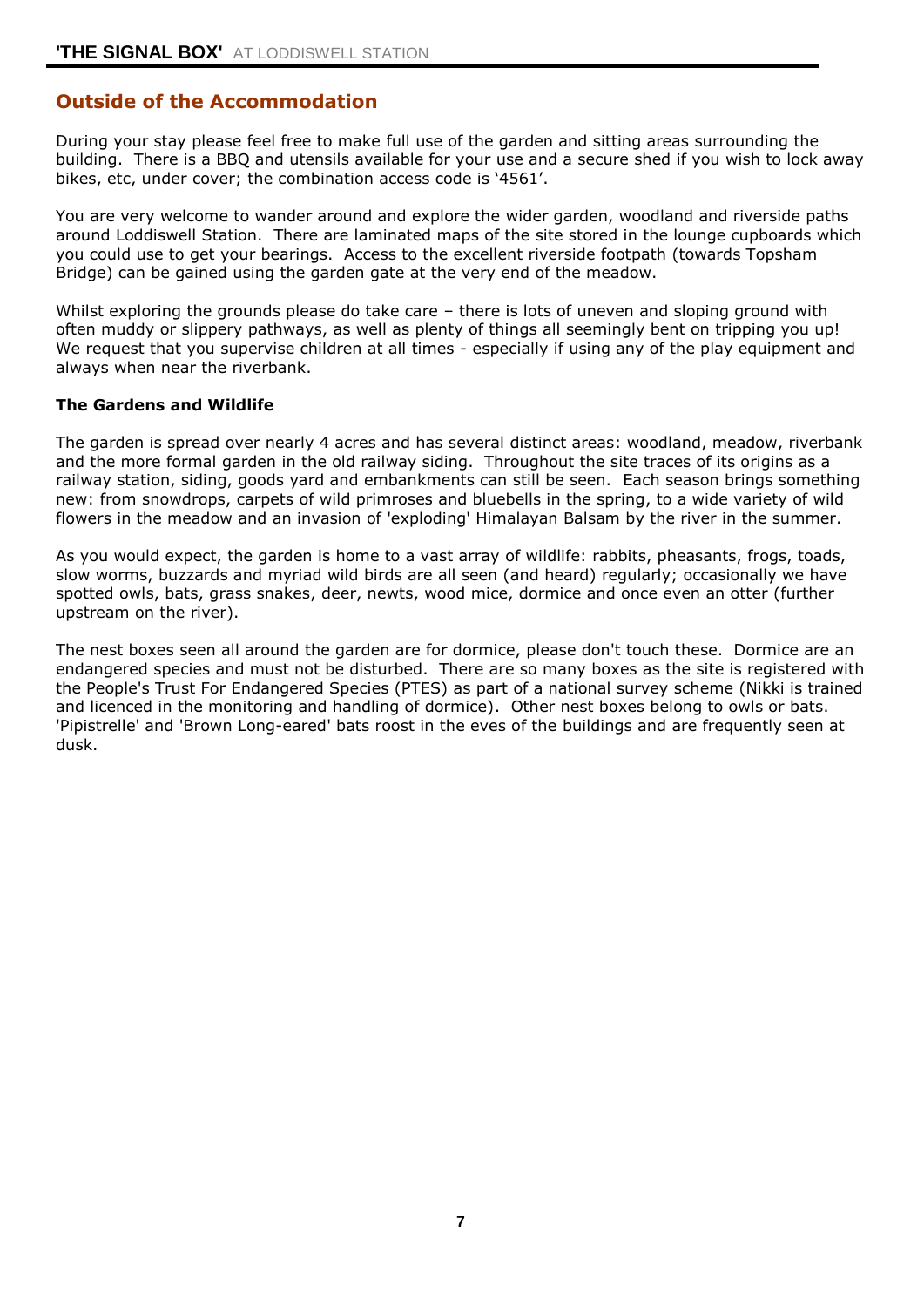### **Emergency Contact Details**

If you encounter any problems or difficulty please do not hesitate to speak to us straight away and at any time, and we will endeavour to help you as best as we can. *NB - in the case of any emergency, and in the event that you find your own mobile telephone reception unreliable (it varies according to which provider you are with), please do not hesitate to come and use the BT telephone in the main house.*

### **COVID-19**

Whilst the COVID-19 Coronavirus epidemic remains in general circulation you should follow all appropriate Government advice. In particular, you should not travel and must instead stay at home if you or someone you live with has symptoms of COVID-19. If you develop symptoms during your stay, you should return home immediately. If you develop symptoms shortly after your return home, you should advise us immediately so that we may take necessary quarantine precautions.

#### **Owner name and contact details:**

Richard and Nikki Curzon. Loddiswell Station, Woodleigh, Kingsbridge, Devon, TQ7 4DE Tel: 01548 550664 Mobile: 07900 187171.

**Alternative local contact** (if we are unavailable in the first instance)**:**

Mr & Mrs D Clowes, Kingsbridge. Tel: 01548 853806.

**Emergency Services** (Ambulance, Police, Fire, Coastguard, etc). Tel: 999 or 112.

#### **Local Police**

Fore Street, Kingsbridge. Tel: 101 (for non emergencies)

#### **Medical Numbers**

NHS Direct - Tel 111 (for urgent, non life-threatening medical help).

Minor Injury Unit - South Hams Hospital. Plymouth Road, Kingsbridge, TQ7 1XT (10 mins). Open 7 days a week including Bank Holidays, between 9.00 am - 5.00 pm Tel: 01548 852349 (It is recommended that you ring first to check that it is appropriate to be treated here).

'A&E' (Emergencies) - Derriford Hospital, Plymouth, PL6 8DH (40-45 min drive via the A38) Open 24 hours, 7 days a week. Tel: 0845 155 8155 or 01752 202082

Local Doctors' Surgery - Norton Brook Medical Centre, Cookworthy Road, Kingsbridge, TQ7 1AE. Tel: 01548 853551

Dentist - Kingsbridge Dental Centre (NHS), Ilbert Road, Kingsbridge (adjacent to Texaco garage). Tel: 01548 854216

| Chemists - Kingsbridge: | Boots, Ilbert Road (opposite Bus station)      |
|-------------------------|------------------------------------------------|
|                         | Co op, Ilbert Road (adjacent to Bus station)   |
|                         | Day Lewis (within Norton Brook Medical Centre) |

#### **Veterinary Surgery**

Southmoor Vets, Derby Road, Kingsbridge, TQ7 1JL. Tel: 01548 852766 (24 hours).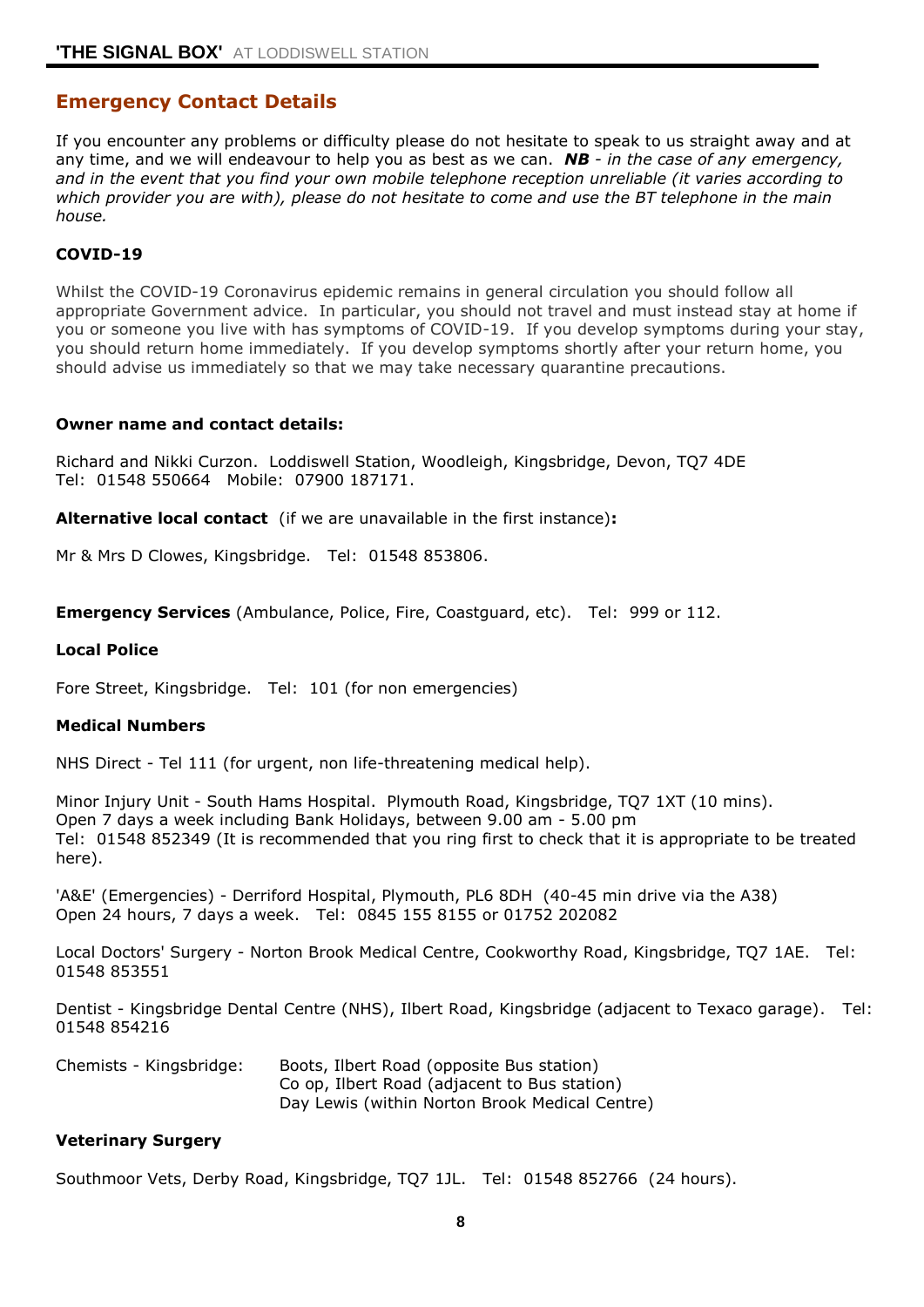# **Local Shops and Supermarkets**

For daily newspapers, magazines and everyday essentials the **Spar shop** within Loddiswell village can fulfil all of the necessary basics.

Very close to home, the **Avon Mill Garden Centre** (300m away across the opposite bank of the river) is not just a delight for keen gardeners, but also boasts a popular **lovely cafe**, a small boutique and craft shop**.** The Mill building has a gallery which hosts exhibitions of various art displays. Guests often comment upon just how good the breakfasts are!

For fresh meat, cheeses, vegetables and much more, the award-winning **Aune Valley Farm Shop** is 1 mile away - on the left just up on the main road into Kingsbridge. There you will also find the charming **Valley View Cafe**, which, as the name suggests, has excellent views and serves a great cream tea!

Kingsbridge is certainly well worth exploring; there are a good number of **independent shops, cafes, bakeries and delis** offering a wide variety of choice

There is a mid-sized branch of **Tesco** and **Morrisons supermarkets** both off Cookworthy Road in Kingsbridge.

### **Eating Out**

There are so many places to try. A variety of leaflets and menus can be found in one of the lounge cupboards. Here's just a few of our favourite discoveries (so far!):

**The Loddiswell Inn** is our 'local' and has recently changed hands. Being just under a mile a way it is within easy walking distance, albeit at the top of the steep hill!

If you are heading out and about by car, the **Churchhouse Inn**, Churchstow, and also **The Sloop** at Bantham both are especially good for Sunday roasts. The **Journey's End Inn** at Ringmore is worth a visit, as is the **Tradesman's Arms** in Stokenham. If you head up onto Dartmoor, the **Rugglestone Inn** near Widecome-In-The-Moor is an excellent choice.

In Kingsbridge there is a wide choice: the **Severn Stars Inn** (pub just opposite the Petrol Station), **Maha Bharat Balti House** (Indian) and **The Pantry** (very bottom of Fore St) and **Mangetout** (at the very top of Fore St) - both lovely Cafés/Delis, and **Coasters** (café opposite the town square) all highly recommended.

**The Winking Prawn** (North Sands, Salcombe) is a friendly beach-side 'large glamorous cafe' serving a great selection of sandwiches, soups, cakes and more.

### **Places To Visit**

Whether you are here for a short break, or an extended stay, this part of South Devon has so much to offer. From the wide variety of beaches and coastal paths, the picturesque villages to the expanse of Dartmoor, there is truly something for everyone.

Amongst several other brochures and leaflets you will find a copy of the **'Hello Kingsbridge'** local guide in the accommodation. This is a great resource to discover more about the wide range of opportunities in this area. The following paragraphs offer just a few choice suggestions of our own favourites, do let us know if you discover your own.

Top of our list of places to visit are the many wonderful **beaches** around this area, there are so many to choose from! **South Milton beach** (15-20 mins by car) has a large car park operated by the National Trust (free to members) and is also home to the **Beachhouse cafe**, great for coffee and ice cream. This beach is home to the iconic 'Thurlestone Rock' and is great for rockpooling at low tide. The closest beach (10-15 mins by car) is **Bantham beach** at the head of the river Avon; here there is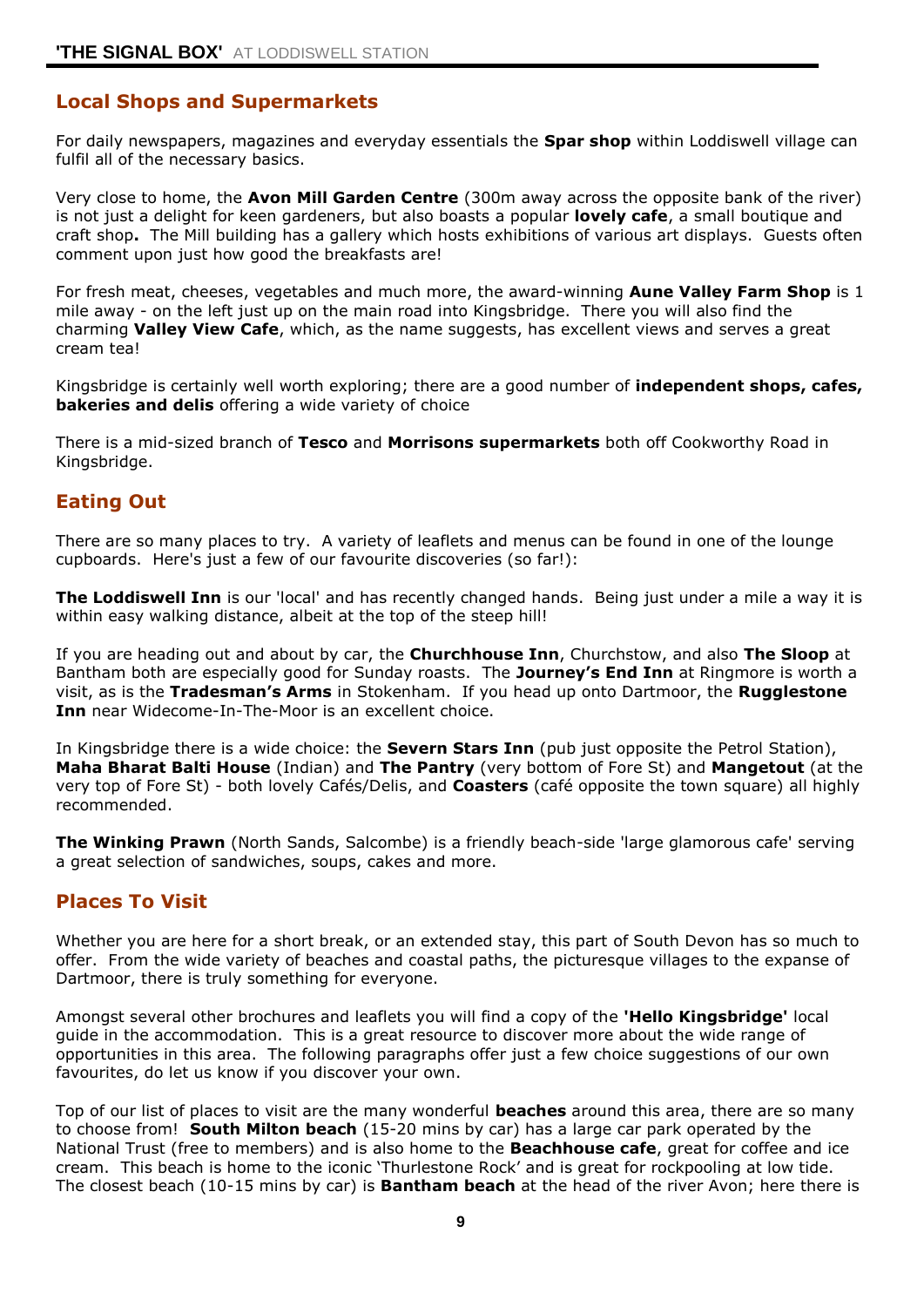ample (but expensive) parking and a wide expanse of sandcastle-worthy beach with lovely views across to Bigbury and Burgh Island, it is particularly popular with surfers having perhaps the best waves in South Devon. The sheltered sandy beaches at **East Portlemouth** (Mill Bay and Sunny Cove) can be accessed on foot via the passenger ferry from Salcombe or a longer drive around the lanes; at low tide this is a tremendous spot to escape the bustle of the town.

The **South Devon Chilli Farm** (on the B3196 just north of Loddiswell village) has a great cafe, shop and a 'display polytunnel' with everything you can imagine about chillis and more besides. There are several National Trust properties locally, the gardens and house at **Overbeck's** perched on the hillside above Salcombe are particularly worth a visit. Agatha Christie's **Greenway**, and also **Saltram** are both worth visiting.

**Woodlands** (on the main road towards Dartmouth) is the South Hams' very own little theme park and zoo, it's especially good on wet days with a simply enormous indoor soft play area.

**Walking…** Please see the wide selection of walking guides and local maps stored in the lounge cupboards. Straight out of the door, the **Avon Valley** offers numerous opportunities for out-and-back, or a variety of circular walks; many of these are described in the various leaflets provided. Numerous stretches of the **South West Coastal Path** hereabouts are stunning. Please do ask if you'd like further advice or assistance.

# **Tourist Information Centre**

Kingsbridge has an independent Tourist Information Centre located on The Quay (alongside the market square and bus station) in Kingsbridge (TQ7 1HS, Tel 01548 853195). As you would expect, the Centre holds a wealth of information about attractions in the area, along with various maps, guidebooks, postcards and the like.

# **Banks, Cashpoints, Post Office**

Kingsbridge has branches of several of the high street banks along Fore Street. Additionally, cash points can be found outside the Tesco supermarket and the Co Op garage in Town. Loddiswell has a limited Post Office counter service in the SPAR twice a week (Tue & Wed) and also in Kingsbridge.

### **Markets**

Kingsbridge holds markets every Tuesday all year round and also on Thursdays between Easter to December. A local Farmers' Market is held in Kingsbridge town square on the 1st and 3rd Saturday of each month (between 9am to 1pm).

# **Car Boot Sales**

During the summer months there is a car boot sale held at the end of the Quay Car Park in Kingsbridge early on Sunday mornings (normally 20-30 vendors).

### **Fishing**

Guests staying at 'The Signal Box' may make free use of the single-bank fishing (salmon & trout) along the river running through the grounds. Should you wish to explore some of extensive fishing opportunities elsewhere along the river, we are able to loan you our transferable ticket to fish the local fishing association's waters. Further details can be found at: **www.avonfishingassociation.co.uk**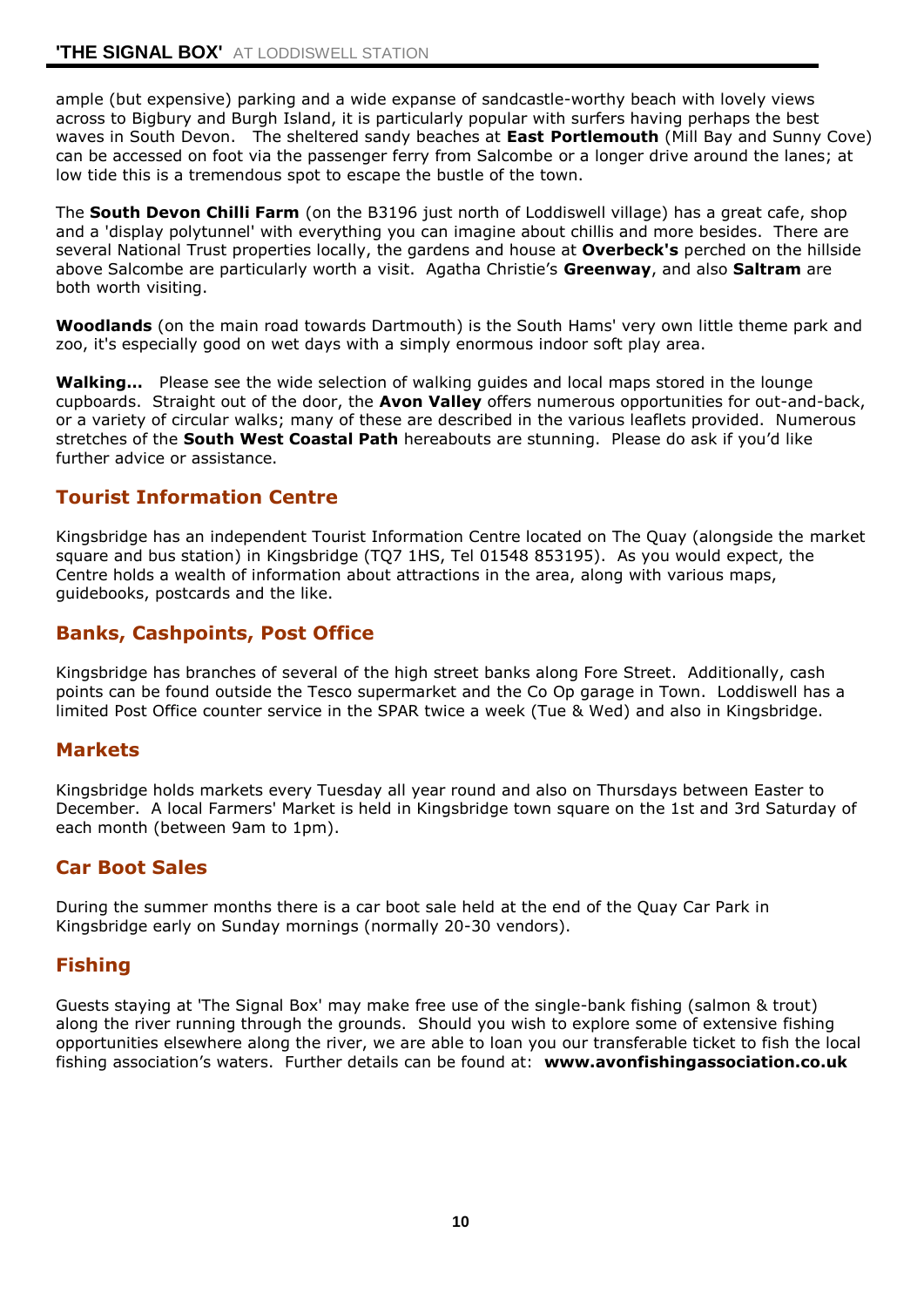### **Transport**

**Buses**: The 162 Service, run by Tally Ho, links Kingsbridge and Loddiswell Mon-Sat. There are 3 services each day which depart from the bus stop immediately outside of the Loddiswell Inn. Buses into town depart at 1050, 1350 and 1715 hours, with return journeys leaving at 1355 and 1700 hours.

**Taxis**: There are a number of local taxi firms, including A2B Taxis 01548 854050, and One to One 07766 406129.

**Garages and Fuel**: For vehicle repairs, Gillard Motors in Loddiswell are very helpful - 01548 550112. There is a Co Op filling station in the centre of Kingsbridge. Slightly further afield is a BP garage at California Cross and a Shell garage at Wrangaton Cross east-bound on the A38.

### **And finally…**

### **On Departure – before you leave**

- Guests are reminded that departure is no later than 10am on your last day. A later departure may be possible if we have no guests arriving that same day - please do ask; numerous guests have in the past commented how they've enjoyed the breakfasts at the Avon Mill café as a treat on their way home!
- Please leave the accommodation as you found it: in an overall clean and tidy condition with all rubbish deposited in the appropriate bins. A wide range of cleaning materials and a vacuum and mop are provided for guests use as necessary.
- All items (crockery, glassware, furniture etc) should be replaced in the location where initially found. Please let us know of any breakages (no charge is made for minor breakages and we have duplicate items of most crockery and glassware).
- Please strip the beds of all sheets and pillow cases (leave mattress/pillow protectors in place) and leave these at the foot of the bed.
- Double-check all cupboards, drawers etc for all personal belongings, clothes, food, etc.

We hope that you enjoy your stay and find everything to your satisfaction. We welcome any feedback so please do bring to our attention anything you feel would help improve the quality of your stay.

Finally, please leave the keys to The Signal Box building on the kitchen counter before you depart.

Thanks for your visit,

Richard & Nikki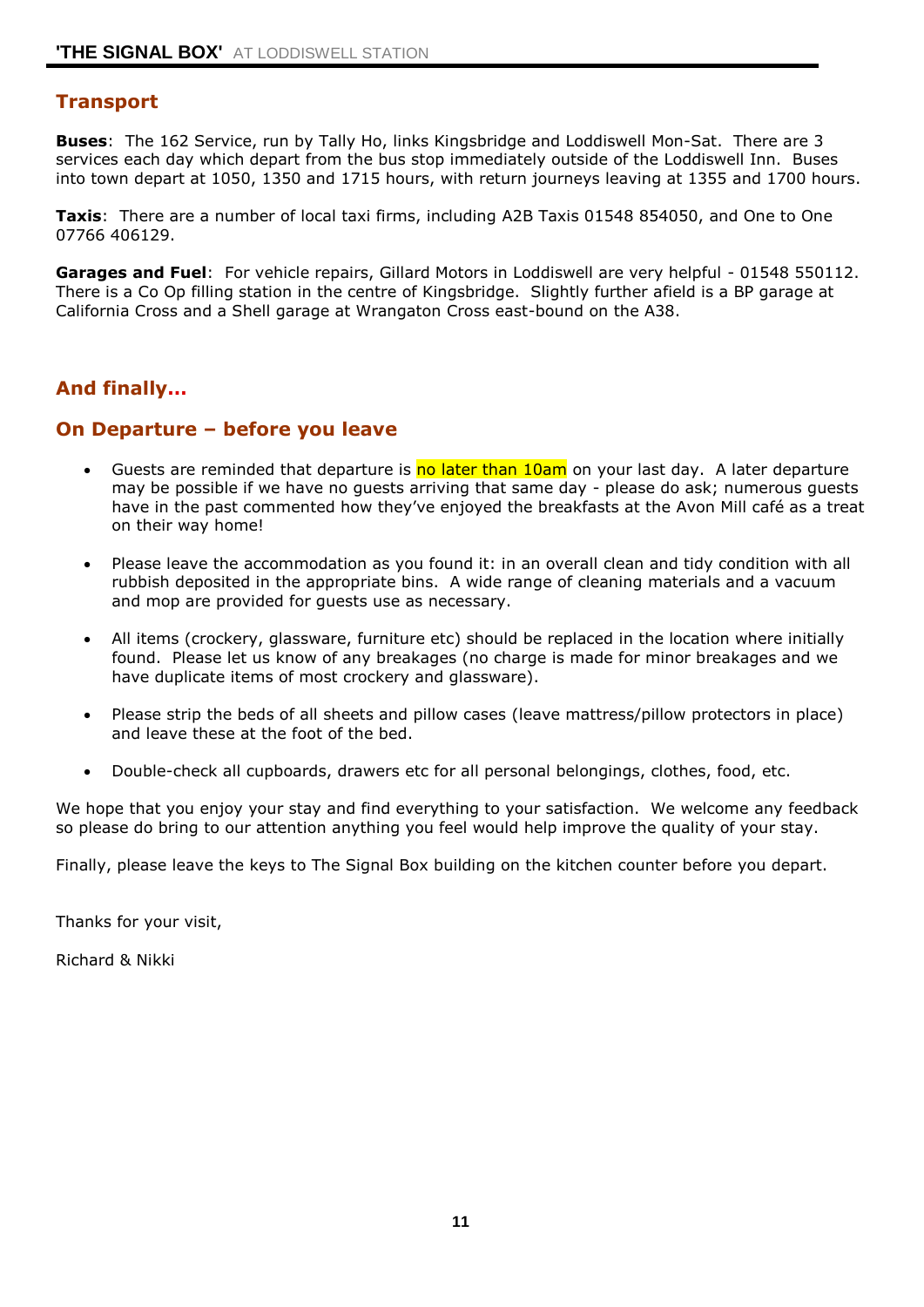# **Booking Terms and Conditions - A Reminder**

### **RESERVATION AND PAYMENT**

A completed booking form and receipt of deposit is required in order to secure the dates requested.

We acknowledge all emails received and will send you a confirmation email upon receipt of your booking form, deposit and final balance payment.

The balance of your payment is due eight weeks before your holiday starts. Non payment of the balance by the due date shall be construed as a cancellation of the contract.

### **CANCELLATION AND INSURANCE**

If any unforeseen circumstances cause you to cancel your holiday at 'The Signal Box' you must inform us immediately in writing; we will then make every reasonable effort to re-let the cottage. In the event of a cancellation, refunds of amounts paid for the accommodation will only be made if we are able to re-let the property. Any expenses or losses incurred by us in so doing will be deducted from the amount refunded. We strongly recommend that you take out appropriate cancellation and travel insurance for your holiday.

In the interests of safety or for any other reason beyond our control, we reserve the right to cancel or alter arrangements made for you. In this unlikely event we will notify you immediately and will return to you in full any and all payment/charges (including the deposit) made by you.

#### **LIABILITY**

As the owners of 'The Signal Box', we shall not be liable for death or any personal injury to you. No liability is accepted for any other damage, injury, loss, expense accidental or otherwise or inconvenience to you or any member of your party and/or your or their belongings, damage by or to any third party or for damage to any motor vehicle or its contents which may be suffered, incurred, arise out of or in any way connected with the holiday howsoever caused. The terms of the Contracts (Rights of the Third Party) Act 1999 shall not apply to this booking.

### **WIFI / MOBILE TELEPHONE**

A broadband internet service (both wireless and by LAN) to 'The Signal Box' is supplied free of charge, connectivity should not be relied upon nor used for business use. Please be aware that connection speeds may not support video streaming, online gaming or watching 'on demand' television services. Given our rural location, mobile telephone reception locally is poor in places. Guests are welcome to make use of our landline telephone in emergencies.

#### **CARE OF THE PROPERTY**

You and the members of your party are responsible for taking good care of the property during your stay. On departure, all equipment and contents must be left clean and tidy as found (except linen and towels to be laundered). Any damages or breakages in the property are the joint responsibility of you and the member(s) of your party that have caused the damage or breakage. The repair/replacement cost is payable upon demand and, subject to any incurred losses, not limited to loss of rental and other consequential charges as may be directly incurred by us as the owners of 'The Signal Box'. Minor breakages (eg glasses and crockery) will not usually be charged for being reasonable wear and tear but you must report any breakages, damage or loss before departure.

'The Signal Box' is strictly a non-smoking property throughout. In the event of any member of the party not complying with this a charge may be made for additional cleaning and any redecoration required.

All keys to the property must be returned at the end of your stay. Failure to do so will incur a charge for replacement keys/locks.